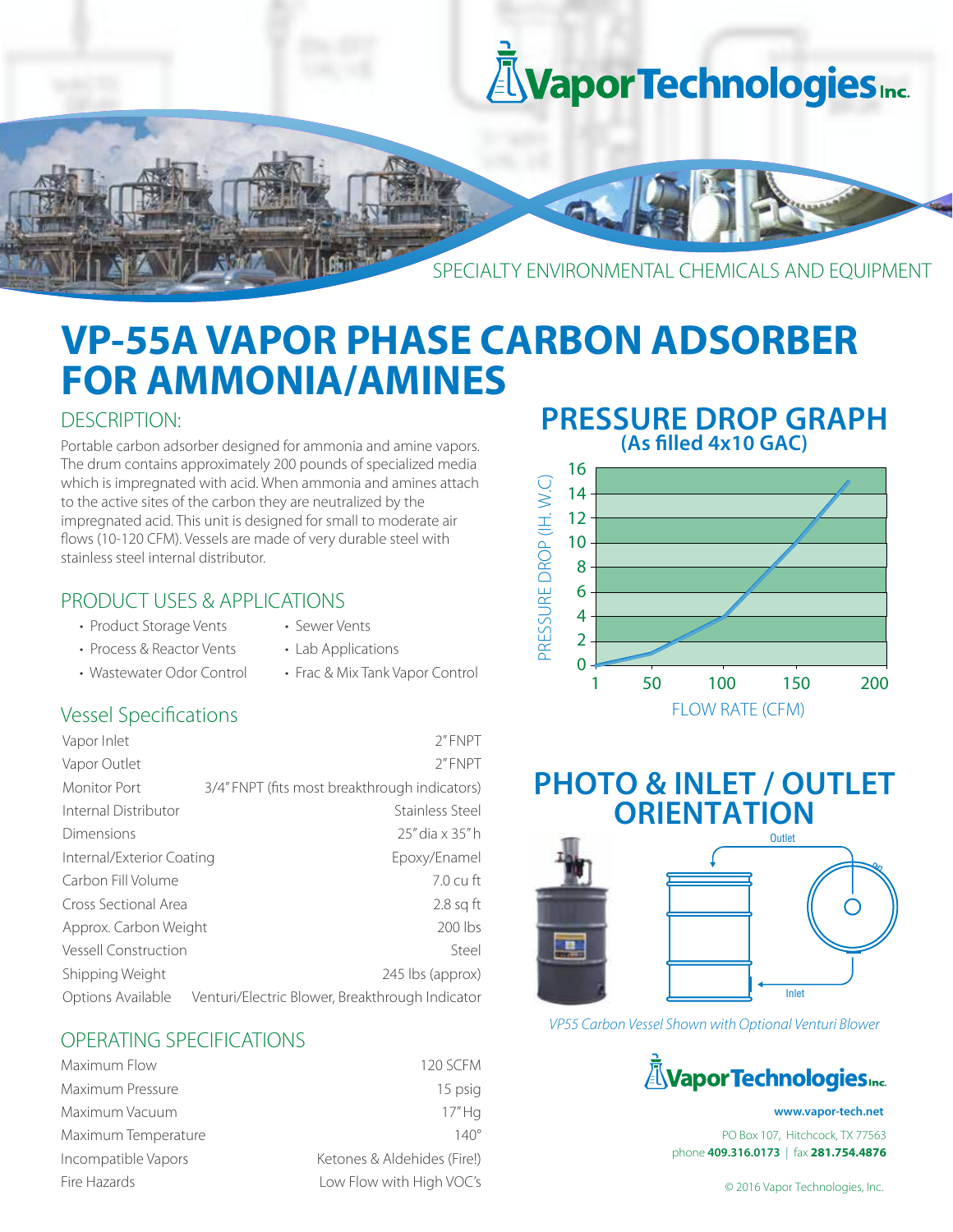

**Specialty Environmental Chemicals**<br>& Equipment



### GHS SAFETY DATA SHEET

'VP-55A'

#### SECTION 1 - PRODUCT AND COMPANY IDENTIFICATION

#### **MANUFACTURER:**

Vapor Technologies, Inc. 7200 Williams Street Hitchcock, TX 77563 Revision Date of SDS……………….………...…….. 1/31/2022 (409) 316-0173 www.vapor-tech.net

EMERGENCY TELEPHONE NUMBER: (877) 840-0646

| <b>ISECTION 2 - HAZARDS IDENTIFICATION</b> |                          |                                                                                  |                                                          |                                                                             |
|--------------------------------------------|--------------------------|----------------------------------------------------------------------------------|----------------------------------------------------------|-----------------------------------------------------------------------------|
| <b>GHS CLASSIFICATION:</b>                 | <b>NON-HAZARDOUS</b>     |                                                                                  |                                                          |                                                                             |
| Health                                     |                          | Environmental                                                                    |                                                          | Physical                                                                    |
| Eye Damage                                 | Category 2B              | None Known                                                                       |                                                          | None Known                                                                  |
| Skin Corrosion/Irritation                  | Category 3               |                                                                                  |                                                          |                                                                             |
| Acute Toxicity-Oral                        | Category 5               |                                                                                  |                                                          |                                                                             |
| Acute Toxicity-Inhalation                  | Category 5               |                                                                                  |                                                          |                                                                             |
| <b>GHS LABEL:</b>                          |                          |                                                                                  | <b>SIGNAL WORD:</b>                                      |                                                                             |
| <b>NO SYMBOL</b>                           |                          |                                                                                  | <b>WARNING</b>                                           |                                                                             |
|                                            | <b>Hazard Statements</b> |                                                                                  |                                                          | <b>Precautionary Statements</b>                                             |
| H303: May be harmful if swallowed.         |                          |                                                                                  |                                                          | P304 + P312: IF INHALED: Call a POISON CENTER or doctor if you feel unwell. |
| IH316: Causes mild skin irritation.        |                          | P305 + P351 + P338: IF IN EYES: Rinse cautiously with water for several minutes. |                                                          |                                                                             |
| H320: Causes eye irritation.               |                          | Remove contact lenses, if present and easy to do. Continue rinsing.              |                                                          |                                                                             |
| H333: May be harmful if inhaled.           |                          |                                                                                  | P312: Call a POISON CENTER or doctor if you feel unwell. |                                                                             |
|                                            |                          |                                                                                  |                                                          | P337 + P313: If eye irritation persists: Get medical advice/attention.      |

|                       | <u>NFPA</u> | <b>HMIS</b> |                        | 0 - Minimal                 |
|-----------------------|-------------|-------------|------------------------|-----------------------------|
| Health                |             |             | Health                 | 1 - Slight                  |
| Flammability          |             |             | Flammability           | 2 - Moderate                |
| Reactivity            |             |             | <b>Physical Hazard</b> | 3 - Serious                 |
| <b>Special Notice</b> |             |             | <b>PPE</b>             | 4 - Severe                  |
|                       |             |             |                        | B - Safety Glasses & Gloves |

| <b>SECTION 3 - COMPOSITION/INFORMATION ON INGREDIENTS</b>                  |                              |     |  |  |
|----------------------------------------------------------------------------|------------------------------|-----|--|--|
| <b>INGREDIENTS</b>                                                         | <b>CONCENTRATION</b><br>CAS# |     |  |  |
| <b>Activated Carbon</b>                                                    | 7440-44-0                    | 85% |  |  |
| <b>Phosphoric Acid - 85%</b>                                               | 7664-38-2                    | 15% |  |  |
| <b>SECTION 4 - FIRST AID MEASURES</b>                                      |                              |     |  |  |
|                                                                            |                              |     |  |  |
|                                                                            |                              |     |  |  |
|                                                                            |                              |     |  |  |
|                                                                            |                              |     |  |  |
| <b>SECTION 5 - FIREFIGHTING MEASURES</b>                                   |                              |     |  |  |
| Suitable Extinguishing Media:  Flood with copious amounts of water.        |                              |     |  |  |
| Unsuitable Extinguishing Media: No further relevant information available. |                              |     |  |  |
|                                                                            |                              |     |  |  |

| and full protective gear. Water runoff may cause environmental damage. Dike and collect water used to fight fire. |
|-------------------------------------------------------------------------------------------------------------------|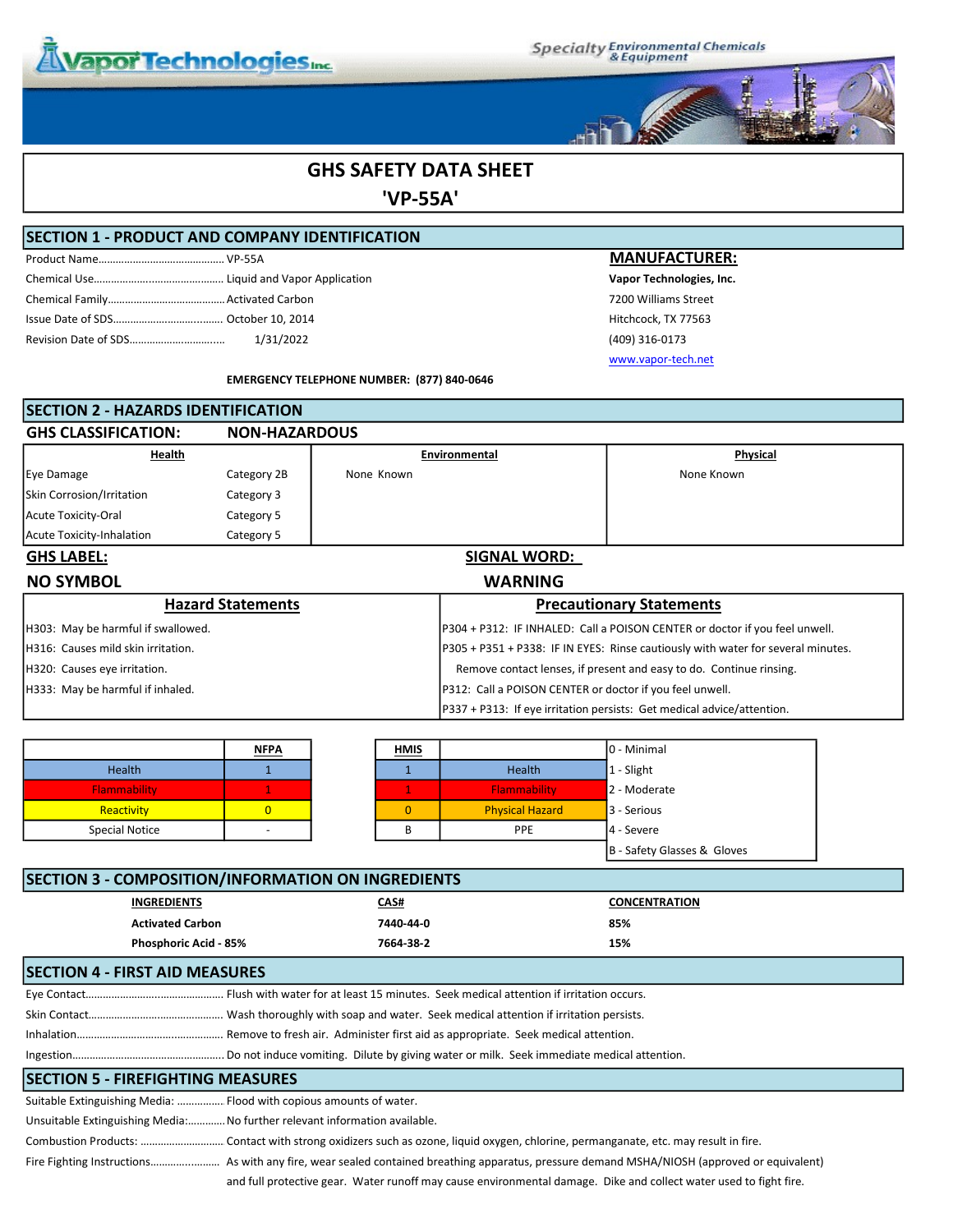| <b>SECTION 6 - ACCIDENTAL RELEASE MEASURE</b><br>Page 2                                          | <b>VP-55A</b> |
|--------------------------------------------------------------------------------------------------|---------------|
| Personal Precautions: Prevent contact with skin and eyes. See Section 8.                         |               |
| Environmental Precautions Prevent entry of product into drains, sewers, surface or ground water. |               |
| Methods for Cleaning Up: Sweep up unused carbon and discard in refuse container or repackage.    |               |
|                                                                                                  |               |
| <b>SECTION 7 - HANDLING AND STORAGE</b>                                                          |               |

| enclosed or confined spaces. Do not get in eyes, on skin or clothing. Do not breath dust. |
|-------------------------------------------------------------------------------------------|
|                                                                                           |
|                                                                                           |
|                                                                                           |

| <b>SECTION 8 EXPOSURE CONTROL / PERSONAL PROTECTION</b> |                    |                     |                   |
|---------------------------------------------------------|--------------------|---------------------|-------------------|
| Component                                               | <b>ACGIH (TLV)</b> | <b>ACGIH (STEL)</b> | <b>OSHA (PEL)</b> |
| <b>Activated Carbon</b>                                 | Not Known          | Not Known           | Not Known         |
| Phosphoric Acid                                         | Not Known          | Not Known           | 1 mg/m3-ceiling   |

|                                      | Engineering Controls Good general ventilation should be sufficient to control airborne levels.                         |
|--------------------------------------|------------------------------------------------------------------------------------------------------------------------|
| Personal Protective Equipment (PPE): |                                                                                                                        |
|                                      |                                                                                                                        |
|                                      |                                                                                                                        |
|                                      | Respiratory Protection Standard precaution against dust; use respirator or dust mask.                                  |
|                                      | General Hygiene Consideration There are no known health hazards associated with this product when used as recommended. |
|                                      | The following general hygiene considerations are recognized as common, good industrial hygiene practices:              |
|                                      | Wash hands after use and before eating.<br>$\bullet$                                                                   |
|                                      | Avoid breathing dust particles.<br>٠                                                                                   |

- Wear safety glasses and gloves.
- Exposure Limits……………………..………………………. Not established for product as a whole.

### SECTION 9 - PHYSICAL & CHEMICAL PROPERTIES

| Upper/Lower flammability or explosive limits: Not Established. |  |
|----------------------------------------------------------------|--|
|                                                                |  |
|                                                                |  |
|                                                                |  |
|                                                                |  |
|                                                                |  |

| <b>SECTION 10 - STABILITY &amp; REACTIVITY</b> |  |
|------------------------------------------------|--|
|                                                |  |
|                                                |  |
|                                                |  |
|                                                |  |
|                                                |  |